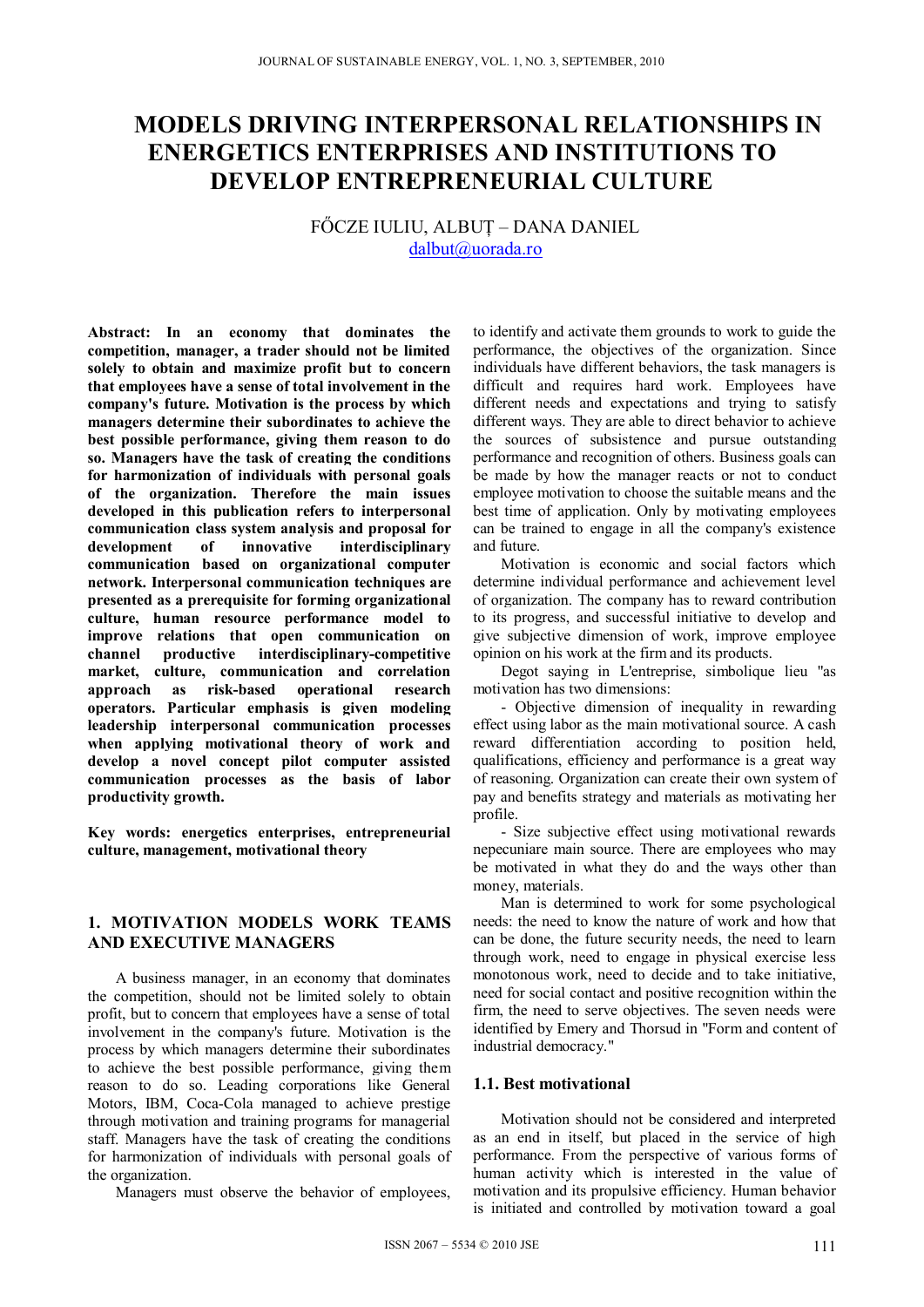which is to satisfy a need. Employee may be motivated knowing and personal needs and giving him the opportunity to meet their goals as a company are met, motivation and performance between relationships of mutual conditioning.

Individual and organizational performance is determined by the individual's value system, its values, their degree of motivation and satisfaction. Employee work motivation is confident that he will get to meet their needs at a time by executing a certain job under certain conditions.

Manager must find the means to achieve business objectives mean and personal needs of employees in the process to ensure performance objectives of managers and employees do not always coincide, ideally, motivation and performance are mutually appropriate as a manager and team its management, employees carry out their own needs. Mental, physical and spiritual determined needs. This balance can be fragile and very little take, a different need arises immediately after a need was met, causing an imbalance which again will make it individual to remotiveze. according to their reactions to employee conduct, or managers can not influence satisfaction and thus performance, in the definition must take into account the intensity, type and relations between reasons, the only reasons best not isolated, but the whole motivational structure of personality. Optimum has a personal motivation and a group. Motivation is personal but social contexts and work product.

Employee motivation to achieve Performance is determined by two sets of factors: internal or external or individual and organizational. The two factors categories of affecting the behavior of interacting reasons.

Motivational theories are examined individual factors or organizational factors or theories are two types of factors combine to explain human behavior. Tooth relationship motivation and intensity level of complexity of the task performance is dependent on the employee has to fulfill.

Research has shown that in simple tasks, repetitive tasks with automated behaviors, with few options to resolve, as the intensity increases motivation, increase level, where complex tasks are associated increases in motivation, to a point, with increased performance, after which the latter decreases.

This has been demonstrated by Y. Erkes and D. Odson. This happens because simple tasks, with one or two correct answers, their differentiation is easy, is not adversely affected by growth. If complex tasks, the presence of several action alternatives difficult motivational impulse action, increasing its intensity discrimination is bad, discernment and critical evaluation.

The efficiency also depends on the relationship between motivational intensity and difficulty of the task facing the individual. Since there exists a correlation greater fitness, the activity and effectiveness will be ensured in this context, emerged the idea of the best motivational, ie an optimal intensity of motivation to enable achieving high performance or at least incomplete.

Model-oriented motivation management success can be traced on Fig (1).



**Fig. 1. General model of motivation focused on managerial success**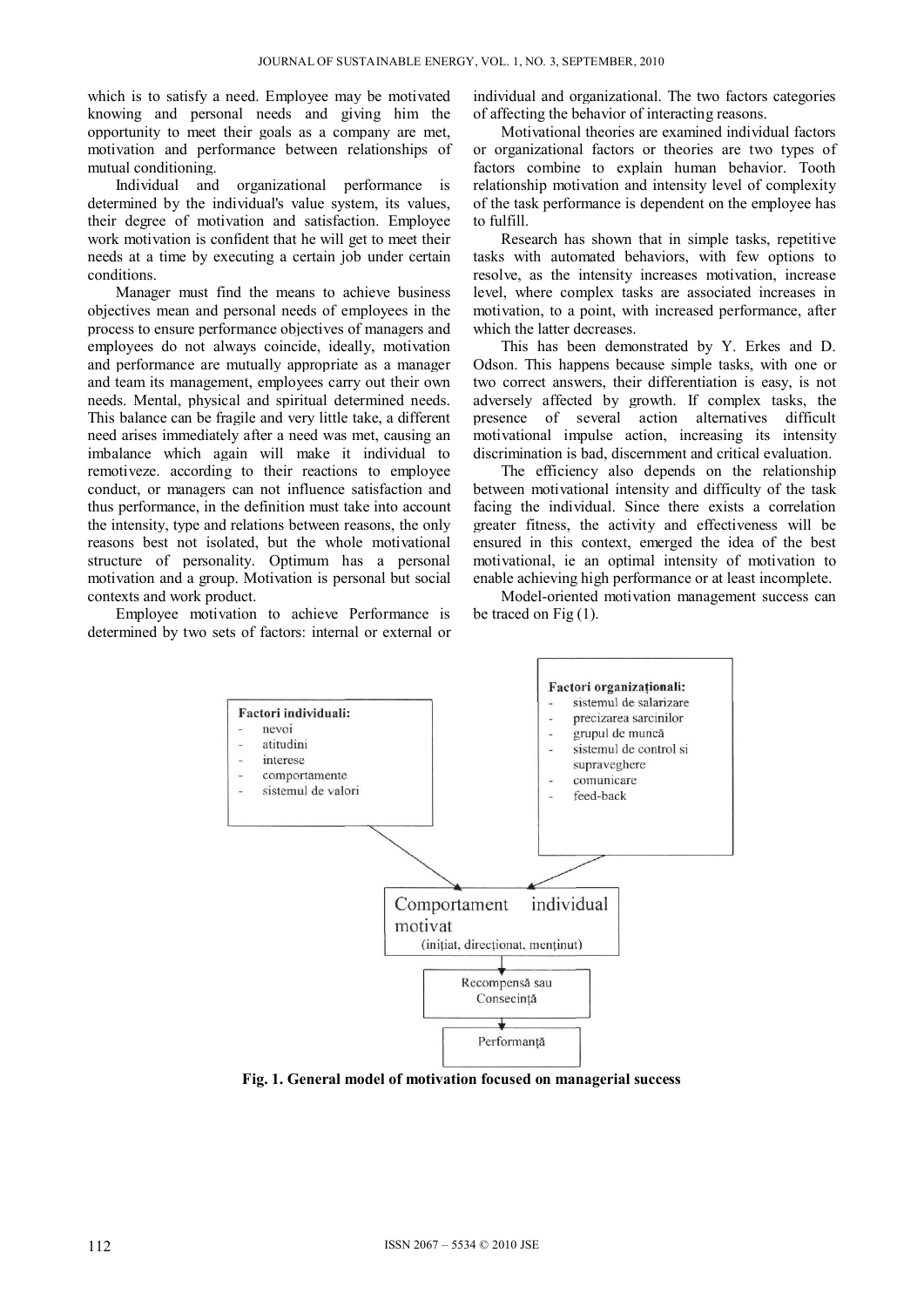Optimal motivation can speak in two situations:

1) the difficulty of the task is correctly perceived by the subject, in this case optimal motivational means equivalence relationship between two variable quantities. If task difficulty is greater, means that we need a higher intensity of motivation to carry it, if the average difficulty of the task, a moderate incentive is enough to meet her.

2) the difficulty of the task is incorrectly perceived by the subject. In this case the individual has either overrated or underrated the significance or difficulty of the task. Following the subject will not be able to mobilize the energies and efforts to achieve adequate pregnancy. In an individual case will be submotivat and work conditions of energy deficit which will eventually lead to pregnancy failure in the latter individual is supramotivat and act under a power surplus, which could disrupt and stress and may spend energy just before facing the task.

Optimal motivation is achieved by action on the two variables that come into play:

- Get used to charge people with the best and correct difficulty of the task (by drawing attention to its importance, highlighting the difficult moments)

- By manipulating the intensity of motivation to increase or decrease them (the introduction of strong emotions, anxiety, fear).

If organizations do not need to thank us with any performance but the best possible performance, which marks not only a personality but a realization of the opportunities they strive. Motivational stimulus to push towards progress and autodepăşiri obvious level is called aspiration. It is good that the aspiration to be a little more opportunities now to have a positive effect.

An organization must create the motivation to fulfill the performance incentive. Individual performance can have three forms of expression:

1. Productivity is defined as the ratio of outputs (outputs) and inputs (input s) activity. Many human resource management activities directly related to individual productivity (paid staff, assessment, training, etc..) Positions fluctuation may affect productivity and absenteeism.

Individual productivity is equivalent to the effectiveness or efficiency and is calculated as the quantity of goods produced by an employee in a certain number of hours. Besides efforts to increase productivity and longer intake without education, job qualifications and experience, technological means and tools used.

Findings of labor productivity can be achieved by finding the total cost of labor per unit of product by comparing the average salary of employees productivity. Labour productivity is influenced by factors relating to the introduction of technical progress, the factors concerning the impact of performance management (staff motivation), factors such as bio-psycho-social (living and working conditions).

Correlations should be sought:

- The dynamic labor productivity and wage
- Wage growth to changes in consumer prices

- The ratio between minimum wage and maximum wage

2. Innovation is another form of performance is achieved in some areas and in new ways of doing work in new products or services. Innovation is a creative behavior, to be fostered and maintained to ensure the progress of the organization. Managers must leave a certain autonomy and independence of employees in innovation.

3. Loyalty determines and explains the desired performance of managers. A loyal employee is an asset to the organization, he having full confidence in the firm and its managers and to prove that a total dedication. Loyalty is the element that gives stability to employees. Lack of loyalty shows that people are prone to leave the organization or the minimum efforts, sabotage, theft and absenteeism. Managers must carefully select staff, familiar with the needs of employees and to create conditions for their satisfaction. The employee, in turn, in exchange for obtaining a high individual productivity. Effort and loyalty in exchange for his loyalty expected from the company.

Managers to improve loyalty, have the following task:

- Encourage employees to participate in decisions

- To communicate more with them

- Competitive and to reward prizes to use for great results

- To provide training and development of staff

- Give opportunities to promote the organization, to meet the career development

- To reduce class differences

Organizations must develop employee loyalty to increase productivity, stability and progress.

#### **1.2. Creating job satisfaction**

Job satisfaction can lead to confidence in the organization, which means that employees' expectations were fulfilled: the desired salary, recognition, report better with managers and colleagues and the company philosophy and organizational culture, each dimension contributed to the feeling of satisfaction at work . Job satisfaction depends on both the individual and job characteristics. Comparisons with the position held expectations affect satisfaction.

Dissatisfaction occurs when employee expectations have been disappointed on his work. Dissatisfaction may lead to absenteeism and turnover in the organization.



**turnover** 

Employee absenteeism has a negative effect on the organization, but can not be reduced to zero. Absenteeism is expensive since the allowances, compensation, awards are granted even if the employee is absent. Through absenteeism, short or long term, reduce productivity and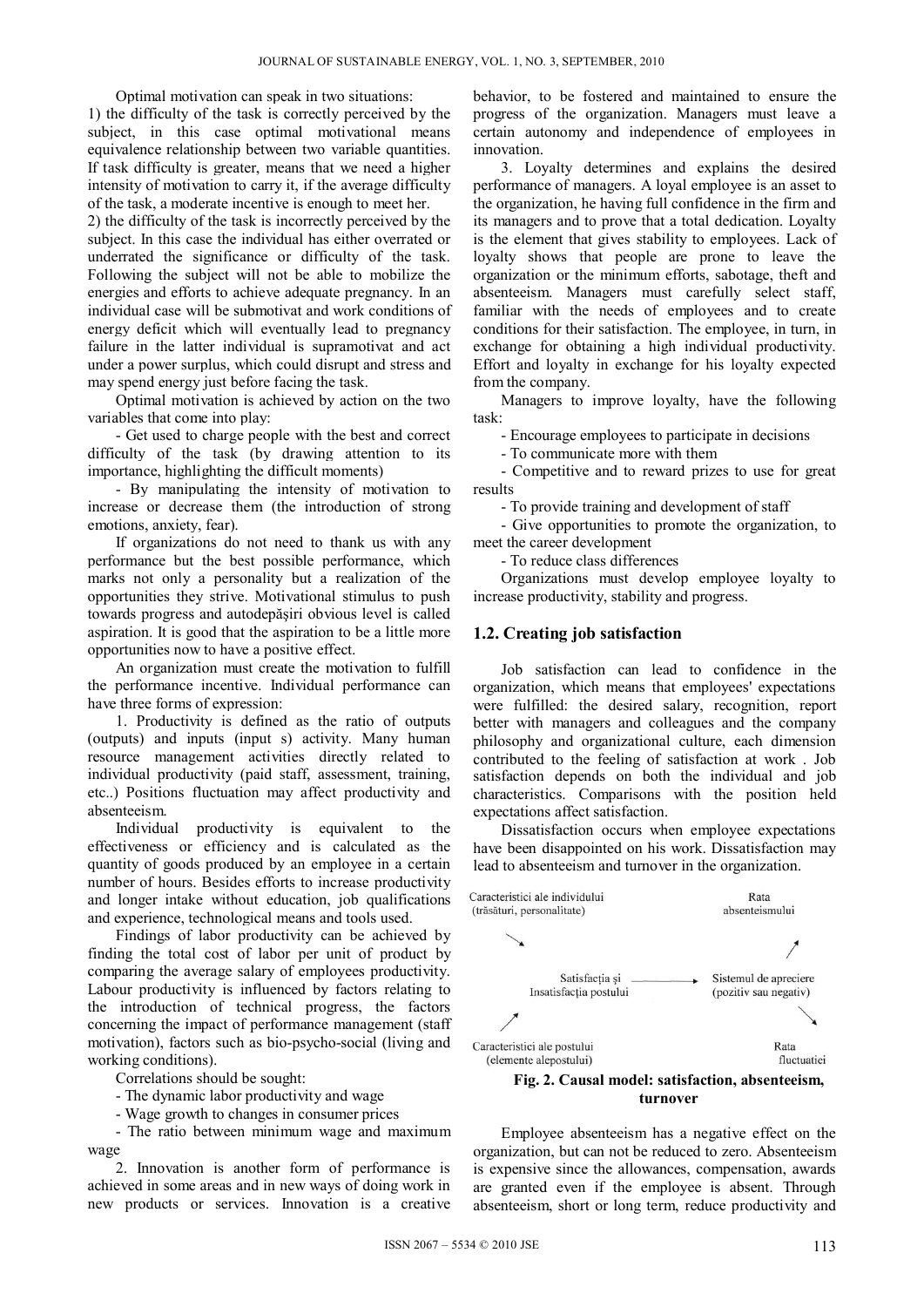employment may occur additional costs for replacement of absent others. Employees who have high job satisfaction are less absent than those who are dissatisfied with the work they perform and the rewards received.

Managers need to understand better the causes of absenteeism to one better able to control, must find ways to combat absenteeism and motivating employees by providing good returns for one frequency, with smaller prizes for those days of absence due. Manager may absenteeism control methods:

- Discipline
- Encourage positive
- Combination of the two

Methods include positive reinforcement that people are motivated not to be absent in that provides money, free time, recognition or other rewards for achieving performance standards and at work. Combined approach implies a gain for the desired behavior or punishment given for improper behavior. Organizations that practice high salaries and have high rates of absenteeism because employees can afford to "buy" leisure.

Businesses that require medical certificates and have strict rules in this area have a low absenteeism rate.

Staff turnover is a problem and is costly to the organization when employees leave the workplace and should be replaced. If the company can not provide the employee needs it will seek the solution to settle them outside the unit.

There will be reduced productivity, increased costs of recruiting, selecting and hiring new people, increase training time and training new employees.

External factors that determine the fluctuation are:

- Another post better

- Lack of a strong union to protect employee rights and interests

- Low unemployment rate

Internal factors that determine the fluctuation are:

- Low pay

- Low job satisfaction

- That work is disorganized

Fluctuation may be voluntary or involuntary avoidable or unavoidable. Because it is related to satisfaction, the correlation between expected rewards and satisfaction of their employees can reduce the problems caused by fluctuation. Managers can prevent fluctuation through good motivating employees through a fair and equitable payment system or a better employee orientation. Workers who receive training and retraining, which are placed in positions appropriate to their preparation, are less inclined to leave the organization.

# **2. SYSTEM OF STEERING ADVANCE BUSINESSES AND INSTITUTIONS THAT PROMOTE THE SUPERVISOR OF HUMAN RESOURCES ORGANIZATIONAL CULTURE**

Steering system operating in a complex and competitive field in constant motion to provide the appropriate provisions, mechanisms and procedures to adapt to the environment, to assure the necessary flexibility to respond adequately to changes in factors it.

A pilot scheme to ensure good thought to complicate decisions piloting the use of modeling or call systemic problem requires the simulation process for finding the optimal solution is desired. Procuparea central to anticipate any running event occupies a place of his head. Nobody invests resources without an effort to put it in cumopnă with results expected in the objectives pursued. Diverstiatea scale and works as a forward-looking terminology that accompanies them have proved to be the result of continuous natural science and its ramifications. And science is imminent and that function to predict the fate of their discoveries and their effects on the human condition. Without a proactive technical information system, the pilot of a company may not achieve that balance needed to carry out Intense and organization processes.

A proactive information system - AIS is an interconnected set of activities for collecting, recording, processing, transmitting and storing the information carried by specialized personnel using methods and operating procedures, and intelligent computer setting in motion a whole resources, information channels and processes.

Anticipatory expert system - SEA - system is based on techniques of artificial intelligence software, which stores knowledge of human experts in the field of management forecasts and projections and use them to solve difficult problems in this area.

Expert system development methodology is related anticipatory forecasts. Methodology is the estimate for building and improving anticipatory expert system. Logical development requires the presence trinomial forecasts diagnosis - prognosis - plan / program, the three components being in the inter-relationship of information and compliance methodology.

An inference engine of an SEA must take the trinomial diagnosis-prognosis - plan / program in a range expressed in given conditions. the trinomial presented diagnosis provides information required to prepare various kinds of predictions. Element forecast provides information on the program element systematically worked to establish more complex forecasts. Cycle is repeated continuously, depending on circumstances and conditions in November.

Diagnosis is the synthetic expression of diagnostic analysis performed on the previous period, until the opening of the new forecast period. Analysts need diagnosis is required for a quantitative and qualitative knowledge of running the economy, technology, etc.., In the previous period and its status today, revealing the trends also outlined. Retrospective period covered diagnosis is mainly determined by the duration forecasting future periods. It is considered that the two periods must have the same duration.

Forecasting activity, which may be technological, economic, trade, human factor, requires a whole system of retrospective and prospective analysis, forecasts completed by different categories: overall, the areas, main products, the main issues on sectors etc. . The main steps of the forecasting work are shown in Figure (3) and (4).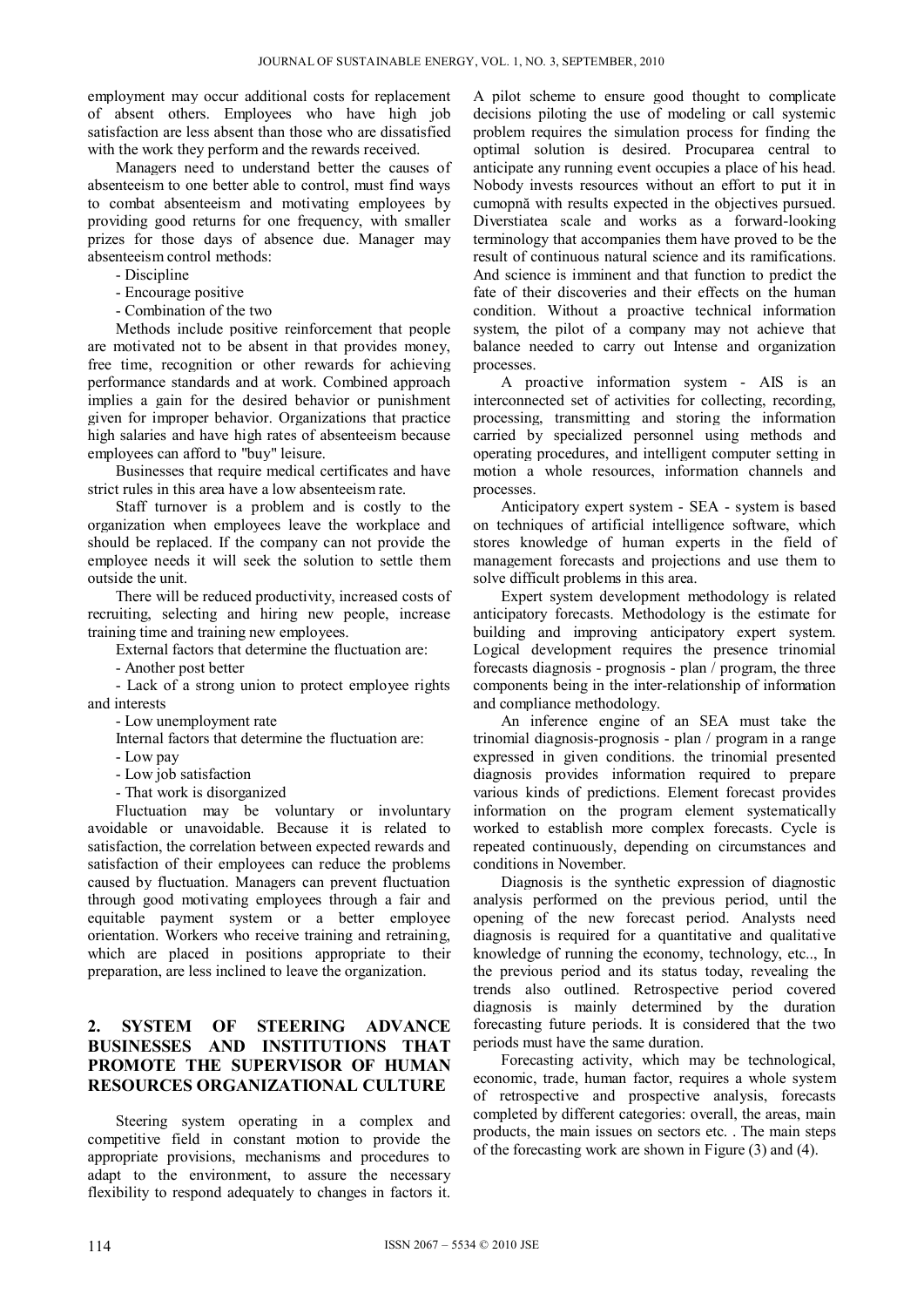

**Fig. 3. Stages of development** 



**Fig. 4. Variants retained expert system anticipatory** 

## **3. DECISION MODEL APPLIED IN UNCERTAIN UNIVERSE**

Except decisions consist of simple maximum or minimum value choices from a range of values, complex real situations bring decision-maker faced with difficult problems, both due to lack of information regarding the driving system, and / or the environment as it evolves and because of disturbances that can affect decision-making programs developed substantially, making it necessary to review their permanence.

Substantiation methods and techniques of decision under risk and uncertainty make use of estimates instead of clear values, the probabilities, often subjective, for assessing the consequences of assumptions or decisions.

These estimates and subjective possibilities can be evaluated by extrapolation of conclusions drawn in a process of learning from the past, for some processes that do not edit grammar conduct, or simply based on assumptions more or less inspired . Of course, knowledge and control of a large number of factors that may influence the system state in which the decision relates is entitled to a preference, but this is not always possible. Therefore, based on estimated production probabilities of various events or conditions as may be appreciated the consequences of various decisions and potential outcomes in a broader time horizon, may be adopted certain policies and strategies such as succession decisions, especially if it is possible to update information quickly.

A certain degree of knowledge or even estimate before a decision is necessary, and could it be I just appreciate the economic value. Information may be obtained through various channels such as marketing research - for commercial activities - for understanding market demand for various goods, etc. Laboratory experiments. But the degree of confidence to conclusions based on these routes is generally below 100%.

To base decisions on an analysis of risk and uncertainty is in fact the scientific method of research, which comprises:

- Full and correct definition of the problem (operation performed quite difficult because of vague, imposed by the lack of information);

Establish action alternatives and their characteristics, without being neglected those that seem unlikely to be satisfactory;

- Setting all the strings of events, or as many of them can lead to the decision for each alternative;

- Impact assessment at the end of each string so determined;

- Assessing the probabilities of achieving each of the potential outcomes;

- Sensitivity analysis ranking the set of action alternatives, ranking prepared by a method suitable for single or multi-criteria analysis;

- Global final analysis and decision making. It is important to stress events with the greatest potential influence on the results of applying each decision choice.

Decisions under risk is always adopted on the basis of assumptions about the potential outcomes for each variant decision in part and, of course, depending on the preference of decision maker for these results. All previous information of the decision of the decisionmaker has solved the problem of determining a so-called "structure of trust" relative to the possible consequences of each option setting decisions [64].

Degree of confidence in achieving a particular result in the application of decision alternatives is assessed by values in the range [0, 1], which impart the character of subjective probability, assessed only by extreme values. In addition, it could adopt and subjective assumptions about the distribution of values that "probability" in the interval, for example, uniform distribution (echiprobabile values), exponential, etc.. This approach differs from the application of vague sets theory (fuzzy), which is assessed a graph of belonging to a given range values through a convenient measure chosen.

If we note with  $M(x, y)$  distribution of subjective assessment of decision x with y and use the result of J. Neumann, An axiomatic. Morgenstern utility concept applied to expected results, we can use to determine the optimal variant decizonale mathematical expectation utility maximization criterion defined by a relationship of the form:

$$
E(x) = \sum_{y \in Y_1(x)} u(y)M(x,y) + \int_{y_2(x)} u(y)M(x,y)d(y) \qquad (1)
$$

where:  $Y_1$  – is the field of discrete, isolated and

 $Y_2$  – continuously variable range of values of y by x.

That are associated with this criterion and minimize the spread (variance), defined by:

$$
V(x) = \sum_{y \in Y_1(x)} (u(y) - E(x))^2 M(x, y) +
$$
  
+ 
$$
\int_{Y_2(x)} (u(y) - E(x))^2 M(x, y) dy
$$
 (2)

A relatively simple example will illustrate the above somewhat. If a military action may be favorable outcome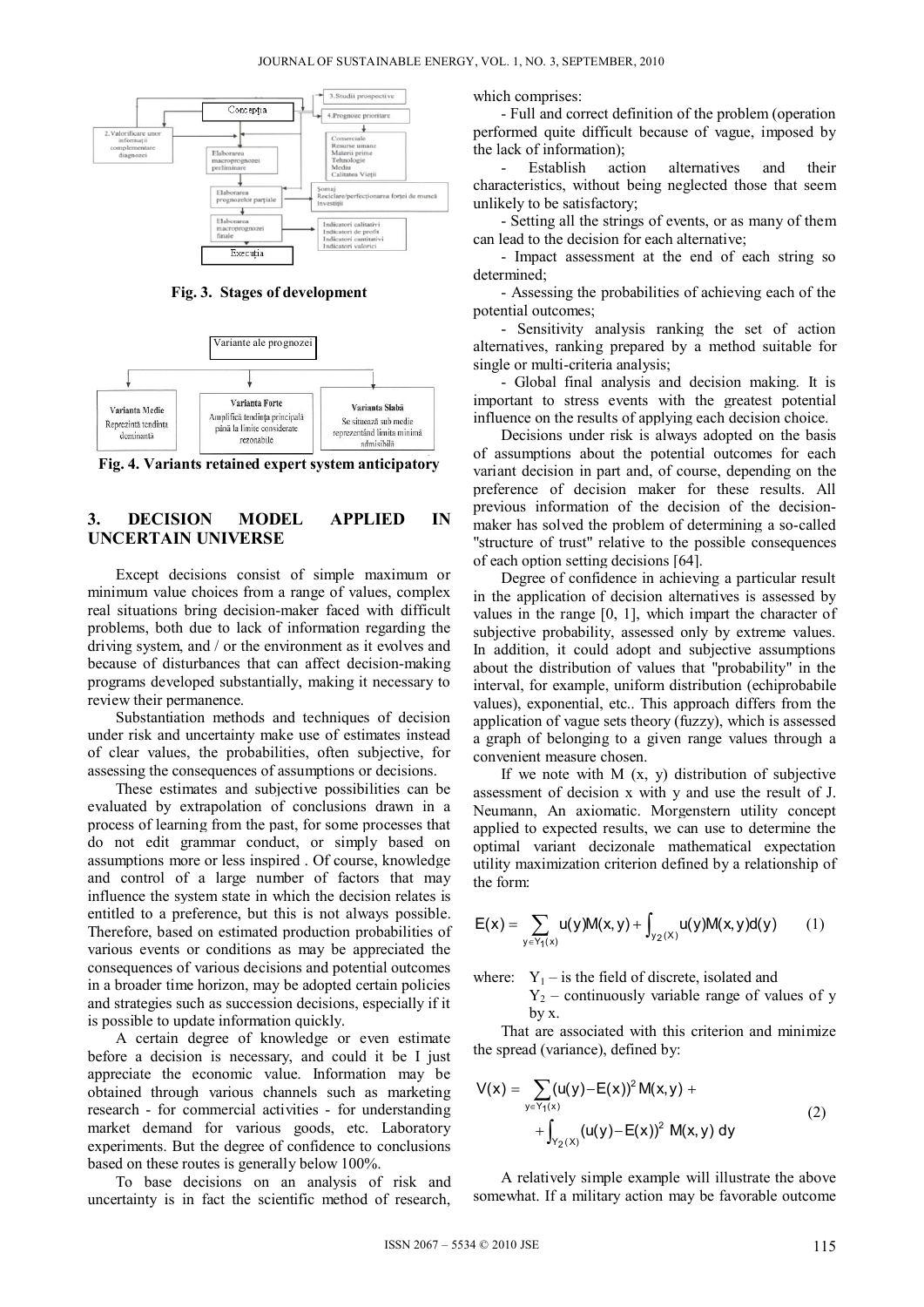(win, 1) or unfavorable (losses, -1), and before you prepare and initiate research indicates response strategy planned enemy action, the chance of success 0.5 the failure of all of 0.5, it is interesting to study this strategy need real knowledge of the enemy response.

Situation may be represented by a tree graph, called the decision tree. Are variations in its decision nodes or states of the system.

Tree node contains an initial decision on obtaining information on potential response of the enemy, showing two alternatives of conduct - to get information - or not.

Successful action has estimated the possibility of 0.5. The enemy strategy S1 acts as if the action succeeds and as strategy S2, if it fails. They are previously known information. Noting the value that decision Bif and when j and Pij the probability of the j situation and implementing the decision, hoping to gain mathematical and decision is

$$
\sum_j^1 P_{ij} \, B_{ij}.
$$

If the probability of producing situation j is independent of the chosen decision, noting it with PJ, the mathematical expectation of gain from implementing the decision and will be

$$
\sum_j P_j B_{ij}.
$$

Decision criterion for determining the choice is to maximize the mathematical expectation of gain, namely:

$$
\max_{i} E(B_i) = \max_{i} \left( \sum_{j} P_{ij} B_{ij} \right) \tag{3}
$$

In game theory corresponding attitude ensure maximum mathematical expectation of the minimum gain is known as Wald's criterion or the maximum criterion.

More courageous attitude, the greater risk to the possibility of obtaining a higher gain corresponds Hurwicz's criterion, the maximization of utility, which it introduced indirectly by assessing obviously subjective judge optimism.

J. von Neumann and O. Morgenstern introduced the concept of utility as that determines the conduct of decision-maker, directing it toward decision "good" in terms of risk. This size, utility, defined by the fact arbitrary, assigned each variant decision will determine the maximum value, which is the optimal decision option. If the condition causing the different results of operations decision-maker has assigned certain subjective probabilities, and it is associated with the performance of the utility values - the maximum for the most favorable outcome, at least for the worst, and for intermediate values by interpolation (linear or nonlinear) - then  $\sum P_j u_{ij} = u_i$  determine the usefulness of decision *j*

## behavior i.

Such, the entire decision making process, that process of synthesis of the most satisfactory decision can be represented as a cybernetic process with several phases, the transition from one phase to another is determined by the speed with which the system is changing and updating information.

Cybernetic system synthesis scheme that decision is shown in Figure (6).



**Fig. 6. Phases of decision-making process leading** 

• The deterministic phase is defined and structured decision problem, determining the main components and key variables that influence the decision. Random nature of the variables is ignored in this phase. For example, in the management field, a deterministic model phase will include: defining the relevant state variables and their relationship, an indication of decision variables, setting preferences (priorities), define the measure for decision quality, however apart from nature random processes, thus operating with deterministic value.

• The probabilistic phase we consider some variables that are affected by uncertainty as to involve:

- The association distribution functions of random variables core values;

- Setting conditions for evaluating the results according to the state decision (cases) due to uncontrollable environment (environmental lottery);

- Setting preferences in terms of risk;

- Determining the decision variant satisfactory

- Analysis of sensitivity to variation of model parameters or work rules (preferences, environment, etc.).

The management literature is devoted to offering guidance on painting full range of decision rationale approach between these two extremes are, on the one hand, and logical and mathematical modeling to total, on the other hand, intuition and even premonitions makers who been successful.

It is indisputable that that sense of effective decisionmaker - which is probably a rapid conjunction with the participation of the subconscious, the current data in the past for making projections on the future - there. With favorable competition of chance, it can lead to very effective results. But modeling the background, trying to make full use, the scientifically based information and procedures to imitate the way decisions are sound background in forms more or less developed, the essence of conceptual models. Therefore successful makers behavior is more carefully studied and even "fingerprint" of the so-called system "expert" - programs that mimic this behavior in typical situations in which it has been verified. However, quantitative analysis models are indispensable in problems where the set of alternatives and evaluation criteria make it difficult - if not impossible, to use no harsher term of irresponsible leaving the decision to the discretion of intuition or decision-maker desires. Moreover, this analysis of all possible options in a decision situation is recognized as a characteristic of Japanese management style, as opposed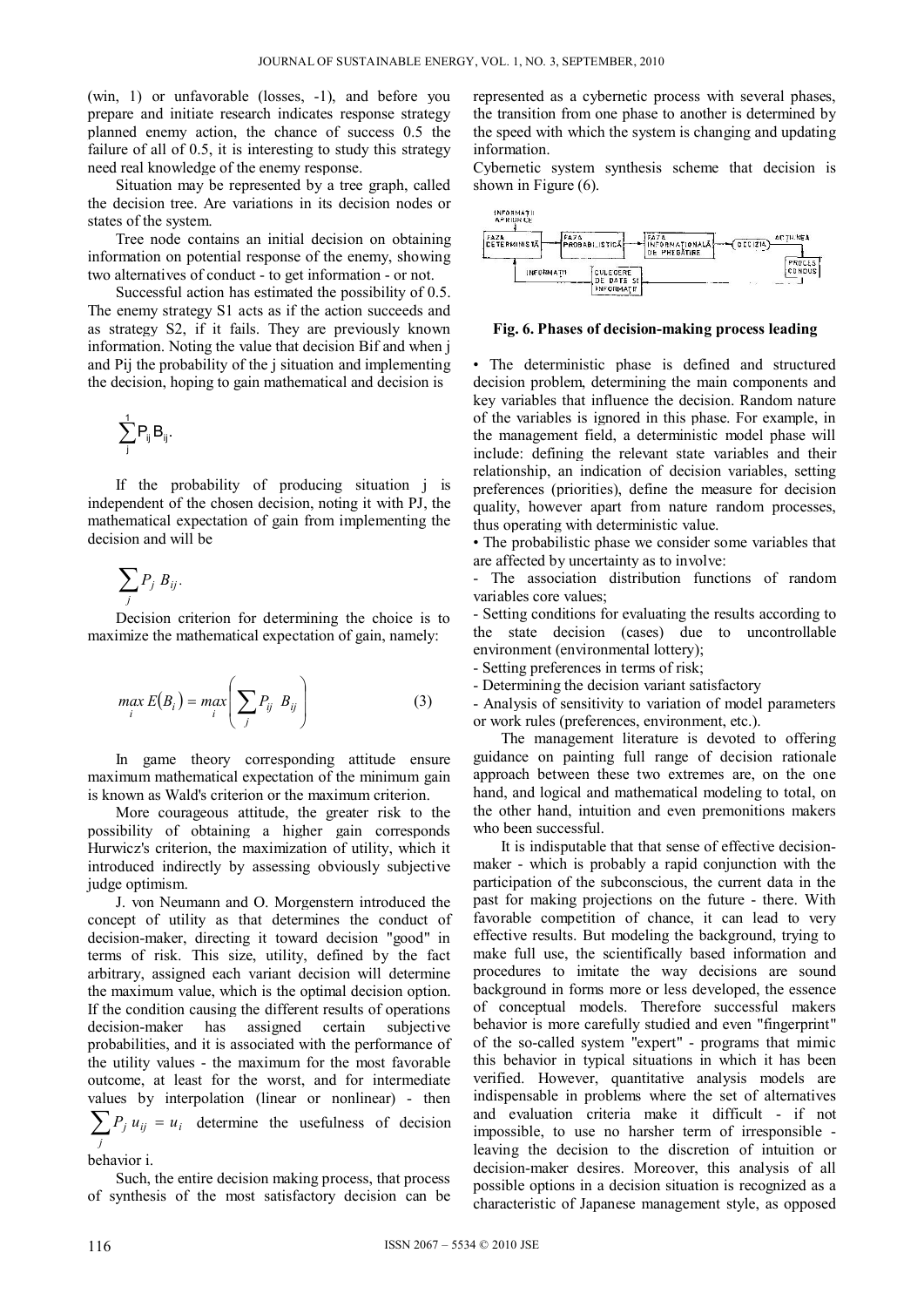to the classic Western European field leaves much broader insight into the decision.

# **4. COMPETITION GUIDELINES FOR DESIGNING STRUCTURE OF RESOURCES**

Contemporary global society is facing a reduction in increasingly large resources. Practically, at present, in any activity there can be limitless resources or enough, but the more limited resources.

In a competitive market position and establish a company's success depends essentially on how they are exploited limited resources available, the respective financial resources, information, technical materials, energy and human.

Its central objective is to conduct an efficient economic activity, ie to achieve a desired profit from marketing the products from the factory and / or services they render.

For company business is truly profitable performance must be linked to the console with the use of limited resources available.

Human resources are the most valuable because of how each person works daily at the post they occupy depends on effective leverage other resources.

It is also necessary to pay greater attention to design the company's organizational structure (characterized by flexibility and reduced operating costs), rational sizing of each compartment, rational distribution of tasks of each position, both aiming to make full use capacity for occupant job creation and effective use of his daily working time. During the same management team at the head of the company, it must define the purpose, mission strategies and tactics "of economic development company.

These are reflected in the overall objectives and targets (the function) is then broken down by department, departments and workstations.

Prioritize these goals and their breakdown by levels of hierarchical organizational structure is shown in Fig. (8.6).

Given the analysis on "operational charging station design organizational structure, we can say that specific work and / or tasks assigned to a post which determines:

• Items on which it is advisable to employ male person;

• Items that are recommended hiring female persons;

• Items that can engage people both male and female persons.

Knowing the specific tasks assigned to a post also allows setting următoriIor factors:

• the training of the employee whose job it is assigned (higher education, average etc.).

• minimum age required to work;

• Maximum recommended age when post-employment.

General objectives and areas of activity of the company, the performance set, also requires the full use of daily working time of each employee.

Reaching this goal involves determining the time each job can be completed and / or job task assigned to the performance set in accordance with actual conditions in which the company operates.

On this basis, then determine the full use of the occupant's daily working time job.

The operational items (man-machinery) compartments production schedules recommended developing detailed analysis of work process through which a given work. Development of these graphics should work breakdown process in its component operations strict order of succession and interdependence of these operations.

Proposed improved methods to ensure proper operations increased share of control and technical (which improves the economic effect at work) and reduce the weighting of transport operations, expectations and storage (which increases the economic effort) in total time in That work is done.

Applying this method can be extended to other posts within the company's organizational structure. It is recommended to use the above method for items of work and / or tasks with a lower complexity and repeated several times in the daily working time company employee.

For items that include tasks with high complexity and degree of low or very low repeatability of time horizons (eg Department of Planning, R & D) is accepted principles and relations PERT calculation method used for determining the duration of achieving assigned job tasks (eg cost and price antecalculaţia for project design and technology project requested by a customer).

In such cases it is necessary.

- Distribution of load station components operations in strict compliance with the order, sequence and interdependencies between them;

- For each operation are three of life assessments of achievement:

- optimistic duration (aij) minimum operation termination "ij" where there are circumstances most favorable complex.
- most probable duration (middle) the end of Operation "ij" with the best chance of achieving normal working conditions.
- pessimistic duration (bij) termination of the operation "ij" appears worst when complex circumstances, but excluding all extraordinary situations.

Based on these three estimates is the average duration and dispersion of Operation "ij" with the following relationships:

$$
\overline{t_{ij}} = \frac{a_{ij} + b_{ij} + 4m_{ij}}{6} \text{ and } \sigma_{ij}^2 = \left[\frac{b_{ij} - a_{ij}}{6}\right] 2 \qquad (4)
$$

To achieve the above objectives are proposing a new method for testing, orientation, recruitment in the post, improving training and promoting employees based on company criteria "effective power" on the job. Algorithm applying this method is as follows:

 $\Rightarrow$  Specifying tasks and conditions of employment for each position and department of the company's organizational structure (as those specified above);

 $\Rightarrow$  Crowd setting specific criteria against which to quantify results in job tasks to be tested;

 $\Rightarrow$  Crowd structuring criteria of maximum and minimum criteria;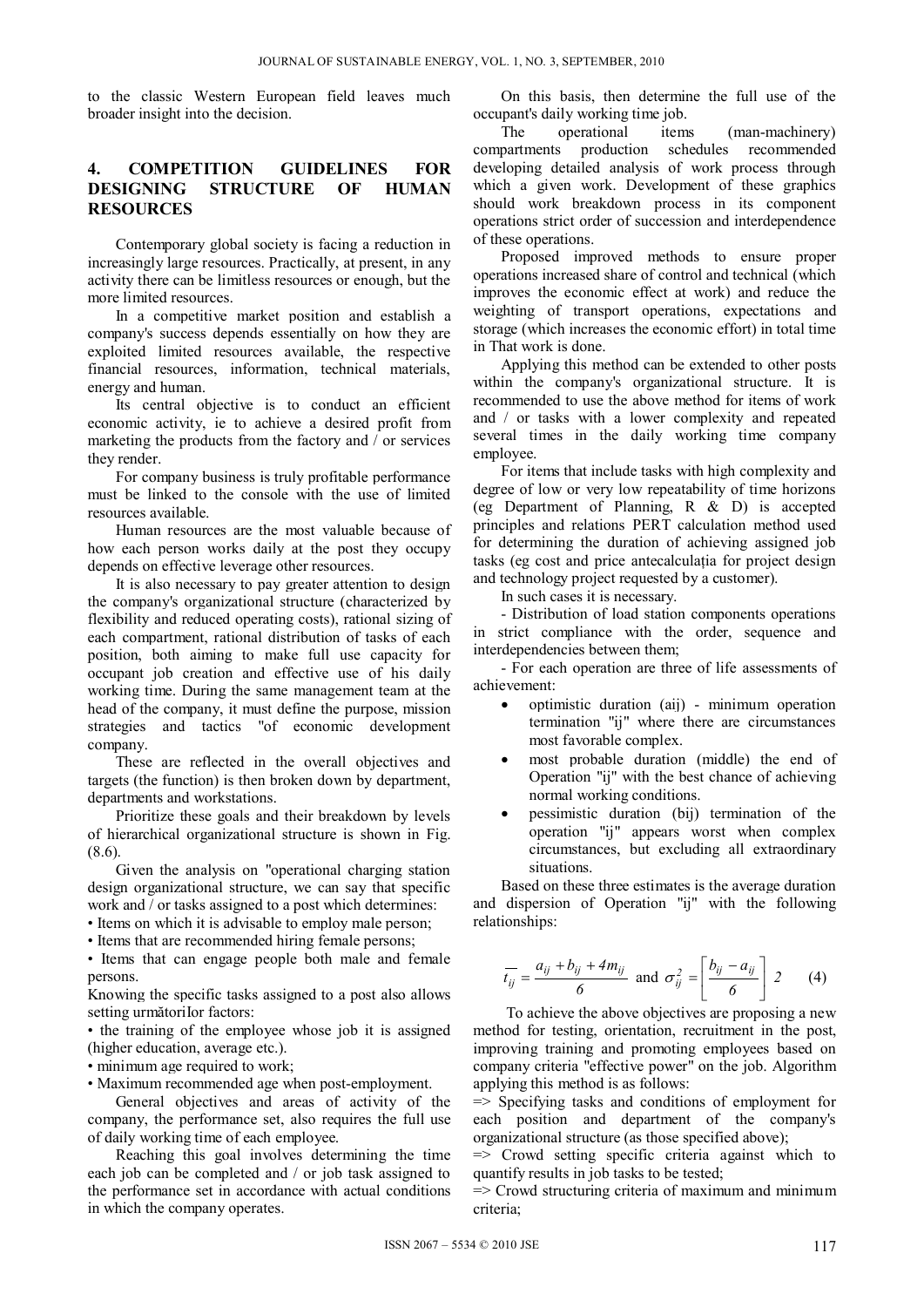$\Rightarrow$  Setting maximum values of these criteria can be obtained in real operating conditions S1) (company leader in the design process, the minimum allowable values at the level of performance of job duties can be accepted and (S2) their average value (bij), where:

 $I \in l$  n - is set to a class of employees specified in the structural organization of the company, subject to testing;

 $J \in \mathbb{R}$  in - is set to a class specified employees in the structural organization of the company, subject to testing;

 $J \in im$  - set specific criteria on which quantifies the effective power after the employee tested;

Develop test forms. The forms will have two parts: the first concerns inherent creative ability of the employee and his second behavioral changes. For stations operators recommended that testing be accompanied by practical work. Design in this way to meet different demands on the form:

# Structure employed only in the capacity of creation;

# Structure of employees solely on the basis of behavioral changes;

# Structure of employees taking into account both components of the intrinsic power of the employee;

 $\Rightarrow$  Establish the practice of testing technology deployment;

 $\Rightarrow$  Processing test results, which is the model "meant" adapted scope of this investigation:

$$
C_{\text{eff}} = axH \left(\frac{a_{ij}}{A_{lj}}\right)_{j \in S_l}^{gi} H \left(\frac{a_{ij}}{A_{lj}}\right)_{j \in S_2}^{gi} \tag{5}
$$

where:

 $a = 1000$  - the constant indicating the maximum effective power station employee in circumstances corresponding driver design process;

A1j, the maximum income that an employee would get his appropriate reference;

 $J \in S1$  - set up criteria;

 $J \in S1$  - set minimum criteria;

Aij, - the size of the result obtained by the employee and the criterion j;

 $i$  - coefficient of importance (weight) Cefi size criteria. $\gamma$ 

Importance coefficients calculation is based methods used in decision theory.

Develop assessment scale.

The following classes are proposed structure, the reference Cefi =  $1000$ ;

Class I - base of company employees

1000-850 and  $f \circ g = (aij)$  (b)

Class II - employees should be particularly monitored daily, and policy makers must deal with increasing their professional training.

(b)  $(S2) \ge 850-500$  and  $f \circ g = (aij)$ 

Class III - employees to be employed on other jobs, according to the criterion of actual job competence, or to be oriented toward other businesses as job performance in tasks can not be accepted

Fog  $\leq$  500 and (aij)  $\leq$ (S2).

The performance evaluation process involved a number of cases that may alter results. The main error sources are:

- The standards vary from one person to another, in the evaluation process should avoid the use of different standards for people with similar functions, and the assessor to have sufficient arguments to approve and correct assessment.

- Assessment of time between the assessment used information generated at different times in this respect, a balance must be achieved as regards the share of recent events and old. Employees become more conscientious when they come from grant descriptions. This deficiency may be limited if it shall register all critical incidents.

- Evaluator subjectivity. These errors may result in over-or undervaluation of employee performance.

- Halo effect. This effect occurs when the evaluator uses the evaluation of a criterion or set of criteria to cover certain weaknesses or to enhance the appreciation of people. Specify the criteria for accurate assessment of employee evaluation or a single feature can reduce the halo.

- Failure of contrast. The error arises from the comparison between them and performance standards. Consequently, the most poorly rated in a group may be more efficient than the best of a weak group.

### **5. CONCLUSIONS**

 Tepretico, pencil on practical steps in its general thesis entitled - "to improve interpersonal communication relations in enterprises and institutions" - refers to the following issues:

- Analysis of the classical system of communication between people and the proposed development of innovative interdisciplinary communication based on organizational computer network.

- Presentation of interpersonal communication techniques as prerequisite training culture.

- Modeling the opening performance of human resource to improve relations on channel productive interdisciplinary communication, competitive market.

- Culture, communication and correlation approach as risk-based operational research operators.

- Selecting neurogenetice expert systems equipped with PLCs for boosting growth in soft quality of communication processes.

- Modeling interpersonal communication management processes when applying motivational theory of work and develop a novel concept pilot computer assisted communication processes as the basis of labor productivity growth.

- Develop a novel methodology for assessing human resource skills promovatoare holistic organizational culture in enterprises and local universities and beyond.

Selection of interpersonal communication techniques and outlining operational details of the specific organizational culture of productive enterprises.

- Addressing a systemic view of correlations arhemoculture-as-communication and risk optimization capture significant elements of man-labor relations and environmental. Also outlined in concrete premises for training managers and quality products executants with built-in program theory cardinalelor quantifying human resource complement to disturbance.